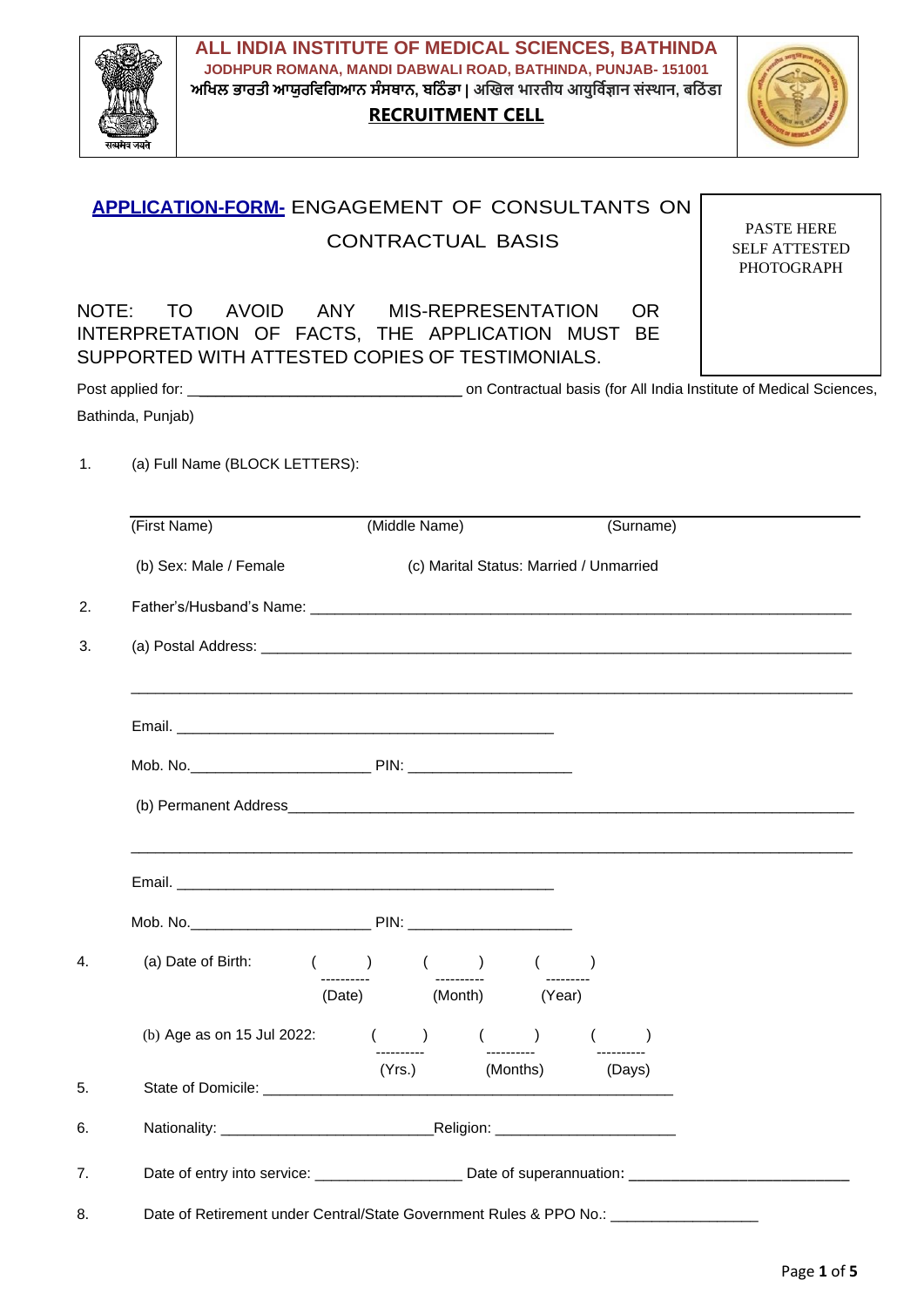#### 9. **Educational Qualifications**:

(Please attach attested copies of certificates/degrees in support of your qualifications)

| <b>Examination</b>      | Year of        | No. of attempts | <b>Class/Division and</b> | University/        |
|-------------------------|----------------|-----------------|---------------------------|--------------------|
| <b>Passed</b>           | <b>Passing</b> |                 | Percentage                | <b>Institution</b> |
| Matric/S.S.C.           |                |                 |                           |                    |
| Intermediate/HSC        |                |                 |                           |                    |
| Diploma in              |                |                 |                           |                    |
| Bachelor Degree in      |                |                 |                           |                    |
| Master's Degree in      |                |                 |                           |                    |
| Any Other Qualification |                |                 |                           |                    |

10. **Details of Work Experience:** (in chronological order enclose a separate sheet, duly authenticated by your signature, if the space below is insufficient. Please attach attested copies of experience certificates)

| Name of<br>Post &   | <b>Period (Date)</b>                |    | <b>Duration</b> |       |      | Name of the<br>Organization | <b>Last Basic</b><br>Pay with | <b>Nature of Duties</b> |
|---------------------|-------------------------------------|----|-----------------|-------|------|-----------------------------|-------------------------------|-------------------------|
| Indicate            | From                                | To | Yrs.            | Mths. | Days |                             | <b>Grade Pay</b>              |                         |
| Temporary/          |                                     |    |                 |       |      |                             |                               |                         |
| Permanent           |                                     |    |                 |       |      |                             |                               |                         |
|                     |                                     |    |                 |       |      |                             |                               |                         |
|                     |                                     |    |                 |       |      |                             |                               |                         |
|                     |                                     |    |                 |       |      |                             |                               |                         |
|                     |                                     |    |                 |       |      |                             |                               |                         |
|                     |                                     |    |                 |       |      |                             |                               |                         |
|                     |                                     |    |                 |       |      |                             |                               |                         |
|                     |                                     |    |                 |       |      |                             |                               |                         |
|                     |                                     |    |                 |       |      |                             |                               |                         |
|                     |                                     |    |                 |       |      |                             |                               |                         |
|                     |                                     |    |                 |       |      |                             |                               |                         |
| Total<br>Experience |                                     |    |                 |       |      | _Days                       |                               |                         |
|                     | Years ____________ Months _________ |    |                 |       |      |                             |                               |                         |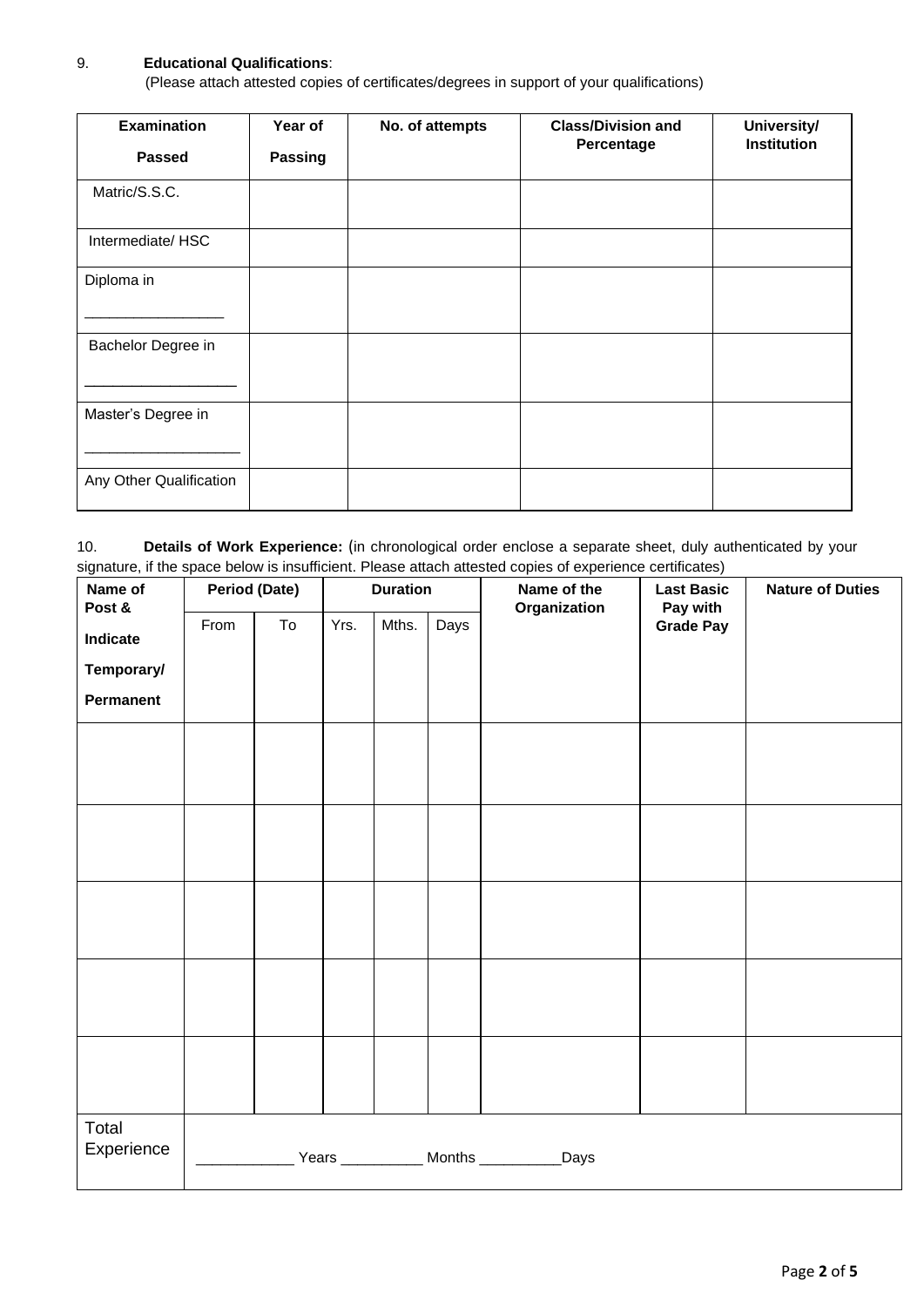- 11. Details of Prizes, Medals, Scholarships & National/ International Awards etc.:
- 12. Additional qualification such as membership of scientific society etc.:

| 13. | (a) | Last employment/ post held                                          |                                                     |
|-----|-----|---------------------------------------------------------------------|-----------------------------------------------------|
|     | (b) | Pay Scale with Grade Pay                                            | <u>: _________________________________</u>          |
|     | (c) | Total emoluments drawn                                              | <u> 1986 - Jan Samuel Barbara, poeta esperanto-</u> |
|     | (d) | Address of Last employer                                            |                                                     |
|     |     |                                                                     |                                                     |
| 14. |     | If selected, what notice period would you<br>require before joining |                                                     |

15. Self-evaluation of your work, particularly its strengths in different fields of activity including patient care, teaching, research and administrative, related to the job, which, in your view, entitles you to the post applied for may be given in Annexure- I.

16. I attach attested copies of certificates/ degrees in support of age, category, qualification and experience etc. as per list enclosed Annexure-II.

Date:

Place: Signature of the candidate  $\sim$  Signature of the candidate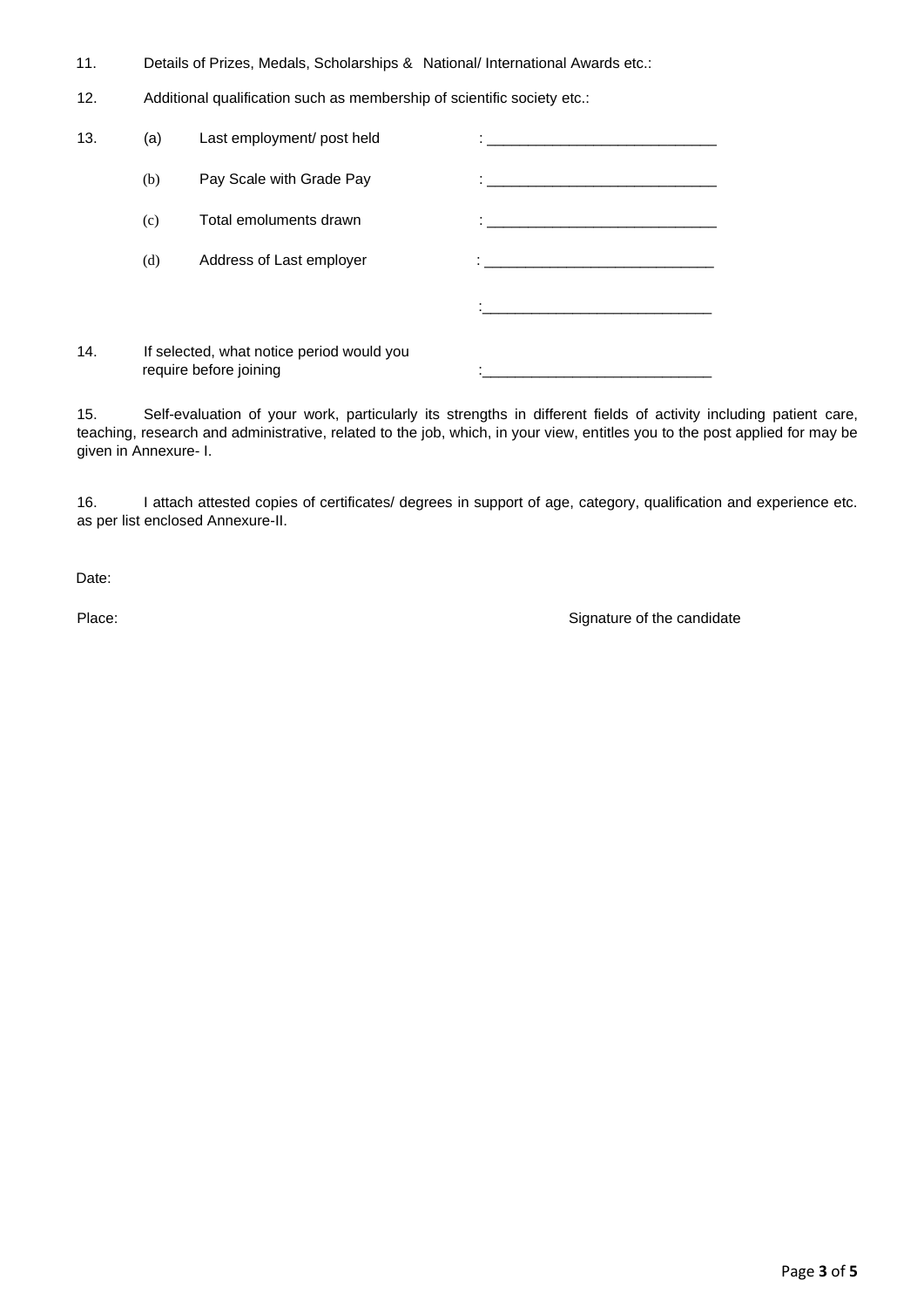### **DECLARATION BY THE CANDIDATE**

Post applied for \_\_\_\_\_\_\_\_\_\_\_\_\_\_\_\_\_\_\_\_\_\_\_\_\_\_\_\_\_\_\_\_\_\_\_\_\_ at AIIMS, Bathinda.

I hereby declare that the above information is true, complete and correct to the best of my knowledge and belief. I have not suppressed any material, fact or factual information. I understand that my candidature is liable to be rejected in the event of any mis- statement/discrepancy in the particulars being detected and after my appointment in such an event, my services are liable to be terminated without any notice to me or reasons thereof. I am not aware of any circumstance, which might impair my fitness for employment under the Government.

I further declare that I fulfill all the conditions of eligibility regarding age limit, educational qualification and experience etc. prescribed for the post.

I have read this circular and ready to accept the terms and conditions for engagement as consultant as mentioned in Annexure-I & detailed advertisement.

I am not employed in any other Government Institution/ Autonomous body.

Date:

Place: Signature of the candidate